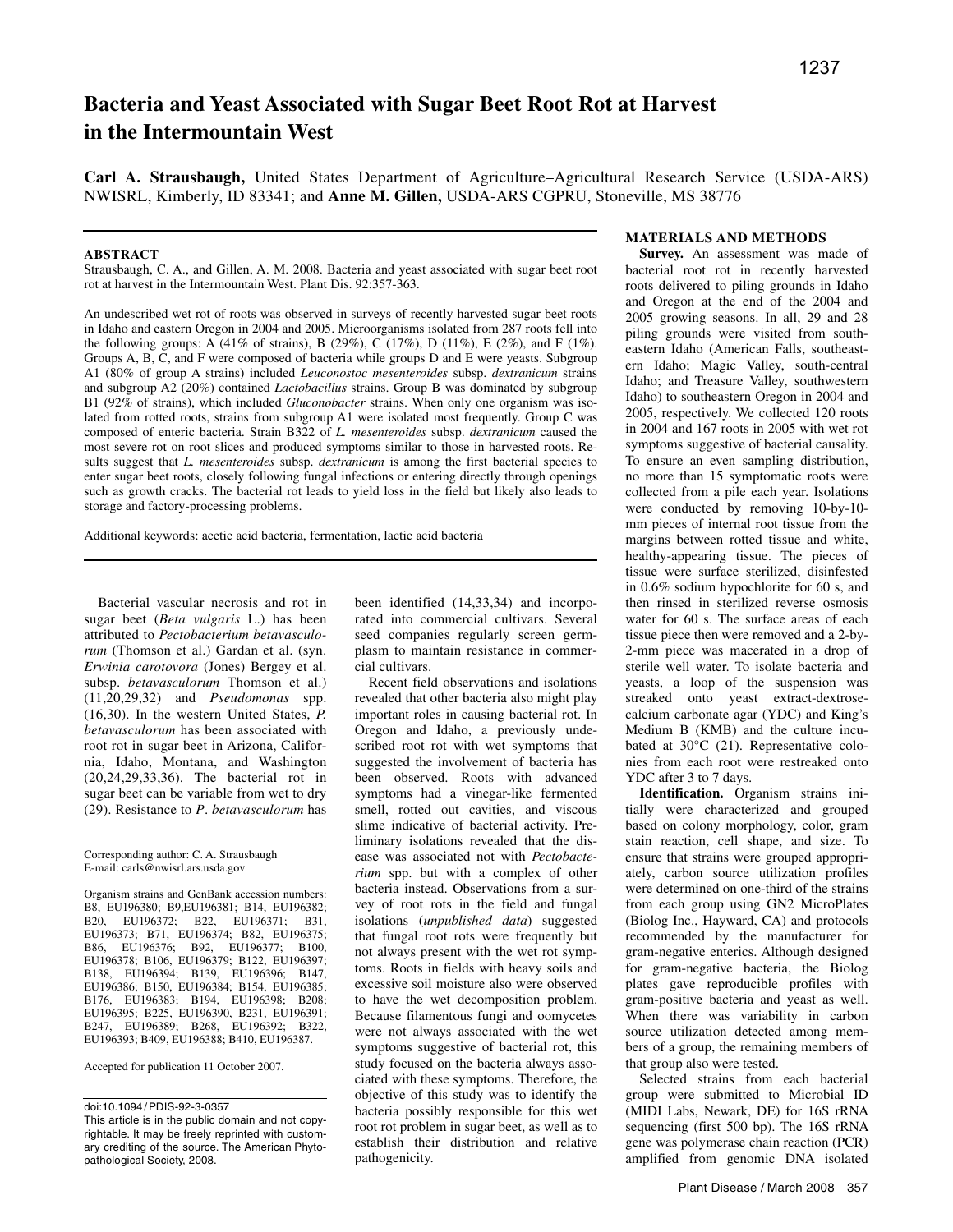from pure cultures. The primers used were 16S universal primers 5F and 531R. Selected strains from each of the yeast groups were submitted to Microbial ID for sequencing of 28S rRNA variable D2 region (approximately 300 bp). The primers used corresponded to positions 3,334 and 3,630 in the *Schizosaccharomyces japonicus* large subunit rRNA gene. Sequence analysis was performed using MicroSeq (Applied Biosystems, Foster City, CA) microbial analysis software and database. Sequence comparisons also were conducted using BLASTn to search the Gen-Bank database via the National Center for Biotechnology Information website (www. ncbi.nlm.nih.gov/blast).

**Root rot tests.** Two experiments were conducted in which strains of bacteria and yeast were inoculated into sugar beet root slices to determine pathogenicity. Because most of the strains isolated came from the bacterial subgroup (A1) containing *Leuconostoc* spp. or were found in association with strains in this subgroup, the first pathogenicity test was focused on representative strains of these organisms. In the experiment, there were 10 treatments, which included three bacteria strains (*Enterobacter cancerogenus* B139, *Gluconobacter asaii* B225, and *Leuconostoc mesenteroides* subsp. *dextranicum* B322) and a strain of yeast (*Pichia fermentans* B154) inoculated separately or in various combinations, along with a no-organism check. The combination treatments were chosen on the basis of the frequency of their occurrence in isolations from harvested roots. In the second pathogenicity test, a different selection of organisms was tested. These included bacterial strains *E. cancerogenus* B86, *G. asaii* B31, *Lactobacillus plantarum* B106, and *Pectobacterium betavasculorum* B20 and the yeast strain *Pichia fermentans* B9. In addition, *Pectobacterium betavasculorum* strain Ecb-3 BS114 from California (provided by Robert Lewellen, United States Department of Agriculture–Agricultural Research Service, Salinas, CA) was used for comparison. There were 17 treatments that included each organism inoculated alone, the organisms in various combinations, and the control.

Healthy-appearing roots of cvs. Beta 8600 and Beta 4199R were harvested in October and used in the first and second sets of experiments, respectively. The roots were washed free of soil and stored in the refrigerator at 4°C. Then, roots were immersed in 0.6% sodium hypochlorite for 1 min, rinsed in sterile reverse osmosis water, and allowed to air dry under sterile conditions in a laminar hood. All exterior portions of the root were removed. The roots were cut into cross-sectional slices 8 to 10 mm thick and 45 to 70 mm in diameter. A single slice was placed inside a 15 by-100-mm petri dish on sterilized (121°C for 30 min) filter paper moistened with

sterile well water. A hole (2 mm in diameter by 3 mm deep) was made in the center of the slice with a sterile tooth pick. Bacteria, yeast, or both were applied to the hole using a sterile toothpick that had been dipped into a 48-h-old culture grown on YDC at 30°C. Slower-growing bacterial strains were cultured for several additional days prior to inoculation. The controls were mock inoculated with sterile toothpicks. The petri dishes containing inoculated root slices then were placed into plastic bags, arranged by block, and incubated at 30°C. The root slices for each block came from the same root. Thus, each experiment had a randomized complete block design with three replications per treatment. The diameter of rotted area was measured at both 24 and 48 h after inoculation. After the 48-h reading, streaks were made onto YDC from the outer edge of the rot and the cultures were incubated at 30°C to confirm the presence of all inoculated organisms and the absence of contamination. Both experiments were repeated once.

**Petiole rot test.** Bacterial strains (*E. amnigenus* B92, *E. cancerogenus* B86, *G. asaii* B31, *L. plantarum* B106, *Leuconostoc mesenteroides* subsp. *dextranicum* B322, *P. betavasculorum* B20, *P. betavasculorum* Ecb-3 BS114 (California strain), and *Pseudomonas fluorescens* B82) and yeast strains (*Candida oleophila* B14, *Pichia fermentans* B9, and *P. membranifaciens* B8) were evaluated for pathogenicity in two petiole rot tests. The experimental design was a randomized complete block with five replications per treatment. Each experiment was performed twice. Sugar beet cvs. C40, susceptible to bacterial necrosis and rot, and Crystal 217R, with some resistance to bacterial necrosis and rot, were used as hosts in the first and second experiment, respectively. Plants were grown from seed in 10.2-cm plastic pots with Sunshine Mix no. 1 (Sun Gro Horticulture, Bellevue, WA) which contains 70 to 80% Canadian sphagnum peat moss, perlite, dolomitic limestone, gypsum, and wetting agent. The plants were fertilized once a week with 20-10-20 generalpurpose fertilizer (Scotts Co., Marysville, OH) at 100 ppm beginning 3 weeks after planting. The greenhouse conditions were set at 23°C day and 18°C night temperatures, with day length extended to 13 h with metal halide lamps (250 µmole  $s^{-1}m^{-2}$ measured at plant top). The plants were inoculated at the eight-leaf growth stage using a 27-gauge needle dipped into a 24 to 48-h-old culture grown on YDC. The four largest petioles were punctured with the inoculation needle 2 to 4 cm from the crown.

Plants were rated both 1 and 2 weeks after inoculation using a scale from 0 to 9. where  $0 =$  healthy looking plant,  $1 =$  slight discoloration around the inoculation point,  $2 =$  discoloration extends half way up peti-

ole, 3 = discoloration extends threequarters of the way up the petiole,  $4 =$ inoculated petioles dead, 5 = adjacent petioles starting to show wilting,  $6 = \text{half of}$ the adjacent petioles dead,  $7 =$  threequarters of the adjacent petioles dead,  $8 =$ only center whorl still green, and  $9 = dead$ plant. The scale was not used categorically but was used as a guide to generate fractional ratings. Fresh weight of tops clipped immediately above the crown was determined 2 weeks after inoculation. Isolations were conducted on any petiole rated 2 or higher by streaking onto YDC and incubating cultures at 30°C.

**Data analysis.** Proc Univariate (SAS; SAS Institute Inc., Cary, NC) was used to test the normality of the data. Bartlett's test was utilized to test for homogeneity of variance between experiments. Data from multiple repetitions of an experiment were pooled when possible and analyzed using Proc GLM (SAS), and Fisher's protected least significant difference was used for mean comparisons.

## **RESULTS**

**Root symptoms.** Recently harvested roots collected from sugar beet piles exhibited rot (Fig. 1) on the side of the root 45% of the time and on top of the root 21% of the time. The roots were almost completely rotted 34% of the time, making it impossible to establish the area of rot initiation. Roots without extensive rot mimicked symptoms we would associate with fungal rots. Roots with advanced rot symptoms had a vinegar-like fermented smell, rotted-out cavities, and viscous slime indicative of bacterial activity.

**Bacterial and yeast groupings and species identification.** Bacteria and yeast strains isolated from harvested sugar beet roots were categorized into six groups (bacteria in groups A, B, C, and F and yeasts in groups D and E). Group A (Table 1) comprised non-spore-forming grampositive strains that formed white, slowgrowing colonies on YDC. Subgroup A1, comprising 80% of the strains in group A, had spherical-shaped cells and similar carbon source utilization (Biolog) profiles. Strains B268 and B322 from this subgroup were determined to be *L. mesenteroides* subsp. *dextranicum* based on analysis of 16S rRNA sequence (0.00% difference from the reference strain in the MicroSeq database). The subspecies designation, *dextranicum*, was supported by results from tests with Biolog plates in which Larabinose utilization was negative and fructose, maltose, melibiose, sucrose, and trehalose utilization were positive (13). Subgroup A2, containing 20% of the strains in group A, were rod shaped and had similar Biolog profiles. Strains B100 and B106 from subgroup A2 were determined to be *Lactobacillus plantarum* based on 16S rRNA sequence (0.09% difference in MicroSeq analysis).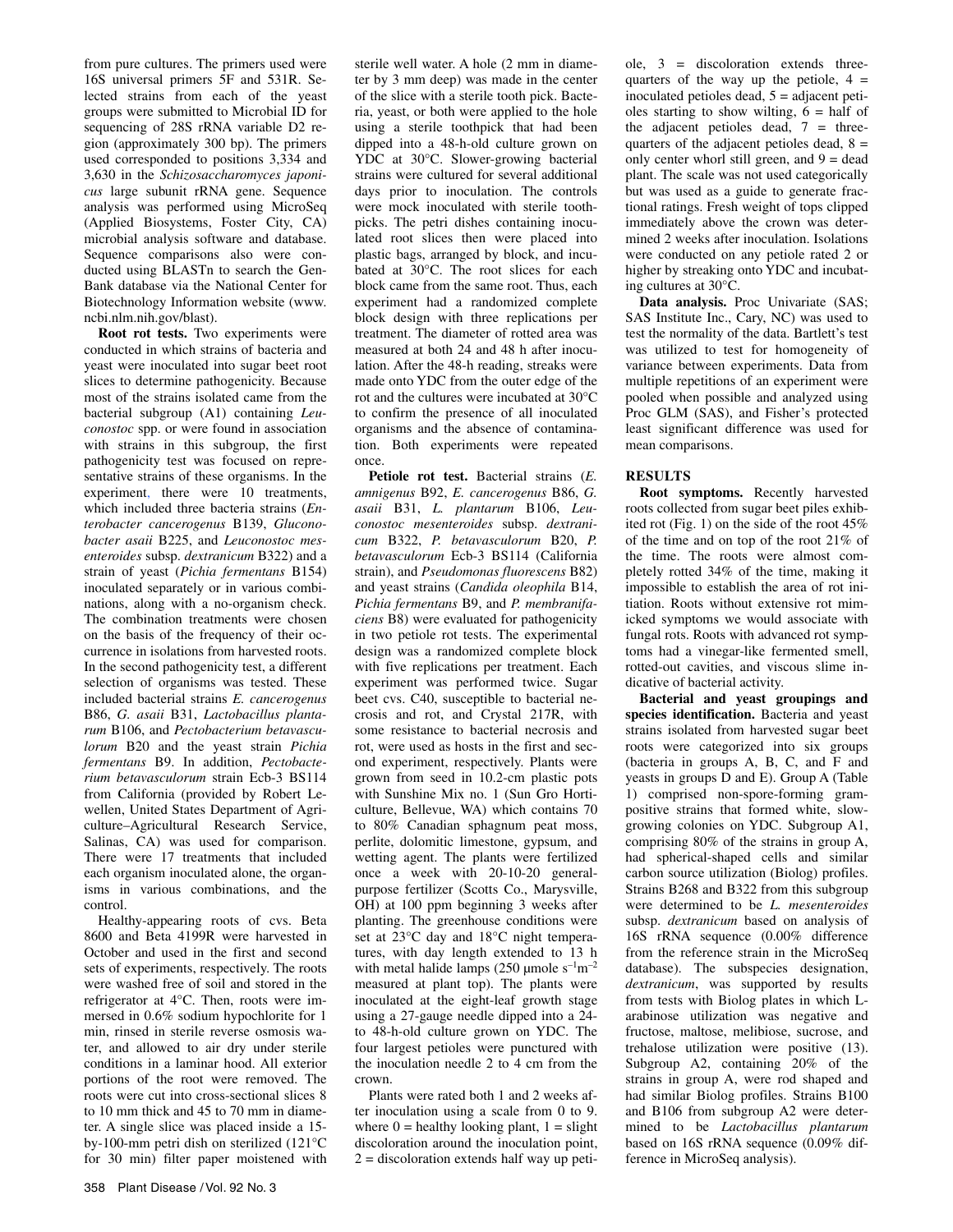Bacterial group B was composed of gram-negative rods. Subgroup B1, comprising 92% of the strains in group B, formed pink colonies on YDC and had a similar Biolog profile. Strains B31, B71, B225, and B247 from subgroup B1 were determined to be *G. asaii* based on sequence analysis (0.21 to 0.42% difference from reference strain in MicroSeq database). Subgroup B2, comprising 8% of the strains in group B, formed slow-growing yellowish-orange colonies on YDC and had a similar Biolog profile. Strains B409 and B410 from subgroup B2 were 98 and 100% identical in 16S rRNA sequences to *Acetobacter lovaniensis* AB032351 in GenBank.

Group C also was composed of gramnegative rods. Subgroup C1, comprising 82% of the strains from group C, generally formed viscous, fast-growing, clear to white colonies on YDC and had similar Biolog profiles, but exhibited some variation in colony morphology. Strains from subgroup C1, identified on the basis of 16S rRNA sequence identity to strains in Gen-Bank, included B92 (*Enterobacter amnigenus* AY579148, 99% identity), B86 (*E. cancerogenus* AY310730, 98%), and B122 (*Enterobacte*r sp. U39556, 98%). Also included in subgroup C1 were strains B208 and B139, identified as *E. cloacae* and *E. cancerogenus* based on 0.71 and 0.95% difference from the respective species reference in MicroSeq. Several Biolog profiles emerged from the remaining strains in group C. Strains from this remaining heterogeneous subgroup included B138 (0.85% difference from *Escherichia hermannii* in MicroSeq), B20 and B22 (97% identity to *Erwinia carotovora* [*Pectobacterium betavasculorum*] Z96091 in GenBank), and B194 (0.66% difference from *Serratia plymuthica* in MicroSeq). The two *P. betavasculorum* strains, B20 and B22, were positive for utilization of Tween-80 and N-acetyl-D-glucosamine in the Biolog tests, distinguishing them from *E. carotovora* subsp. *brasiliensis* (10).

Two bacterial strains placed in group F both were analyzed for 16S rRNA sequence. Strain B82 had 0.77% difference from *Pseudomonas fluorescens* C in the MicroSeq database. Strain B231 had 100% identity to *P. putida* AB180734 in Gen-Bank.

The yeast were easily distinguished from the bacteria by their larger cell size and yeasty smell. Although groups D and E both included strains with a fast white growth habit on YDC, they were distinguished by unique Biolog profiles. Based on analysis of 28S rRNA sequences, strains B8 and B147 from group D had 99% identity to *Pichia membranifaciens* AY497668 in GenBank, whereas strain B9 had 0.00% difference from *P. fermentans* in MicroSeq and strains B150 and B154 were 100% identical to *P. fermentans* DQ377652 in GenBank. Sequences of

strains B14 and B176 in group E were 100% identical to *C. oleophila* U45793 and *C. quercitrusa* AY529522 in GenBank, respectively.

**Survey results.** Overall, strains of bacteria and yeast were isolated individually from 48% of the samples, with strains in subgroup A1 being the most frequent (46%). When strains from A1 were isolated in association with other organisms, they were in combination with strains from groups B and C. When group B strains were isolated, 89% of the time they were in combination with other bacteria or with yeast. When group C strains were isolated, 67% of the time they were found with other bacteria or with yeast. When group D strains were isolated, 97% of the time they were associated with bacteria.

Most of the piling grounds in the American Falls area on the eastern end of the southern Idaho growing area had few beet roots, if any, with bacterial rot; only 5% of the bacteria or yeast strains came from this area. Magic Valley and Treasure Valley yielded 47 and 48% of all the strains collected, respectively. Beet roots with group A bacteria were found in most of the piling grounds in Magic Valley (49% of group A isolates) and Treasure Valley (48% of group A isolates). In the Magic Valley, 27% of the group A strains were from the Gooding pile, while the Hepworth, Kenyon, Cranney, Adelaide, and Filer piles had 14, 10, 9, 9, and 7%, respectively. In the Treasure Valley, 28% of the group A strains were from the Weiser pile, while the Reverse, Payette, Bowmont, and Mora piles had 17, 14, 13, and 9%, respectively. Group B strains were distributed throughout the Magic Valley (55% of isolates) and Treasure Valley (38%). In the Magic Valley, the piles with the most group B strains were Filer, Minidoka E/W, Hepworth, Gooding, Jerome, Cranney, Hobson, and Adelaide with 15, 13, 11, 8, 8, 8, 8, and 8%, respectively. Group C strains were found in many piling grounds in the Magic Valley (34% of strains) and Treasure Valley (66%), but some piles were hot spots. In the Magic Valley, the primary location for the group C strains was the Gooding pile (48% of strains from this valley). In the Treasure Valley, the primary locations were the Reverse, Mora, and Bowmont piles with 20, 20, and 10%, respectively.

Yeast strains in groups D and E were distributed between the Magic Valley (38% of strains) and Treasure Valley (54%). Piles with the most group D and E strains in Magic Valley were Cranney, Adelaide, and Hepworth with 26, 21, and 16%, respectively. The Treasure Valley locations with the most group D and E strains were Weiser, Reverse, Bowmont, Mora, and Payette with 22, 15, 11, 11, and 11%, respectively.

**Root rot tests.** In the first set of experiments, *Leuconostoc mesenteroides* subsp. *dextranicum* strain B322 inoculated alone caused more root tissue to rot than any of the other bacteria and yeast inoculated individually (Table 2). The wet rot symptoms produced were similar to those seen in the field. The amount of rot caused by the other organisms was not significantly different from the noninoculated check. When the organisms were tested in combination with *L. mesenteroides* subsp. *dextranicum*, the combination with *G. asaii*  was not different from *L. mesenteroides*  subsp. *dextranicum* alone whereas the other combinations tested resulted in less rot, indicating that the bacteria or yeast inoculated with *L. mesenteroides* subsp. *dextranicum* were inhibiting or competing with it.

In the second set of experiments, involving a different selection of organisms, significant rot was associated with Idaho and California strains of *Pectobacterium betavasculorum* (Table 3). Inoculations with *G. asaii* and *Lactobacillus plantarum* alone resulted in lower amounts of rot compared with the *P. betavasculorum* strains. The *G. asaii* and *Pichia fermentans* combination resulted in significantly higher severity of rot than *G. asaii* alone. Both *P. fermentans* or *Enterobacter cancerogenus* caused very little rot after 48 hr when inoculated alone. In both sets of experiments, isolations from rotted tissue confirmed the inoculated bacteria and

Table 1. Bacteria and yeast isolated from sugar beet root rots in 2004 and 2005 from recently harvested roots throughout southern Idaho and southeastern Oregon

|                           |                                                        | <b>Number of isolates</b> |      |              |              |
|---------------------------|--------------------------------------------------------|---------------------------|------|--------------|--------------|
| <b>Group</b> <sup>y</sup> | Genera <sup>z</sup>                                    | 2004                      | 2005 | <b>Total</b> | Total $(\%)$ |
| А                         | Lactobacillus, Leuconostoc                             | 25                        | 136  | 161          | 41           |
| B                         | Acetobacter, Gluconobacter                             | 53                        | 61   | 114          | 29           |
| C                         | Enterobacter, Escherichia,<br>Pectobacterium, Serratia | 23                        | 43   | 66           | 17           |
| Ð                         | Pichia                                                 | 11                        | 34   | 45           |              |
| E                         | Candida                                                | 4                         | 4    | δ            |              |
| F                         | Pseudomonas                                            |                           |      |              |              |
| Total                     | .                                                      |                           | 279  | 396          | $\cdots$     |

y Strains were characterized and grouped based on morphology, gram stain reaction, and carbon source utilization profiles.

z Identification based on analysis of selected strains from each group for 16S rRNA sequence for bacteria and 28S rRNA sequence for yeast.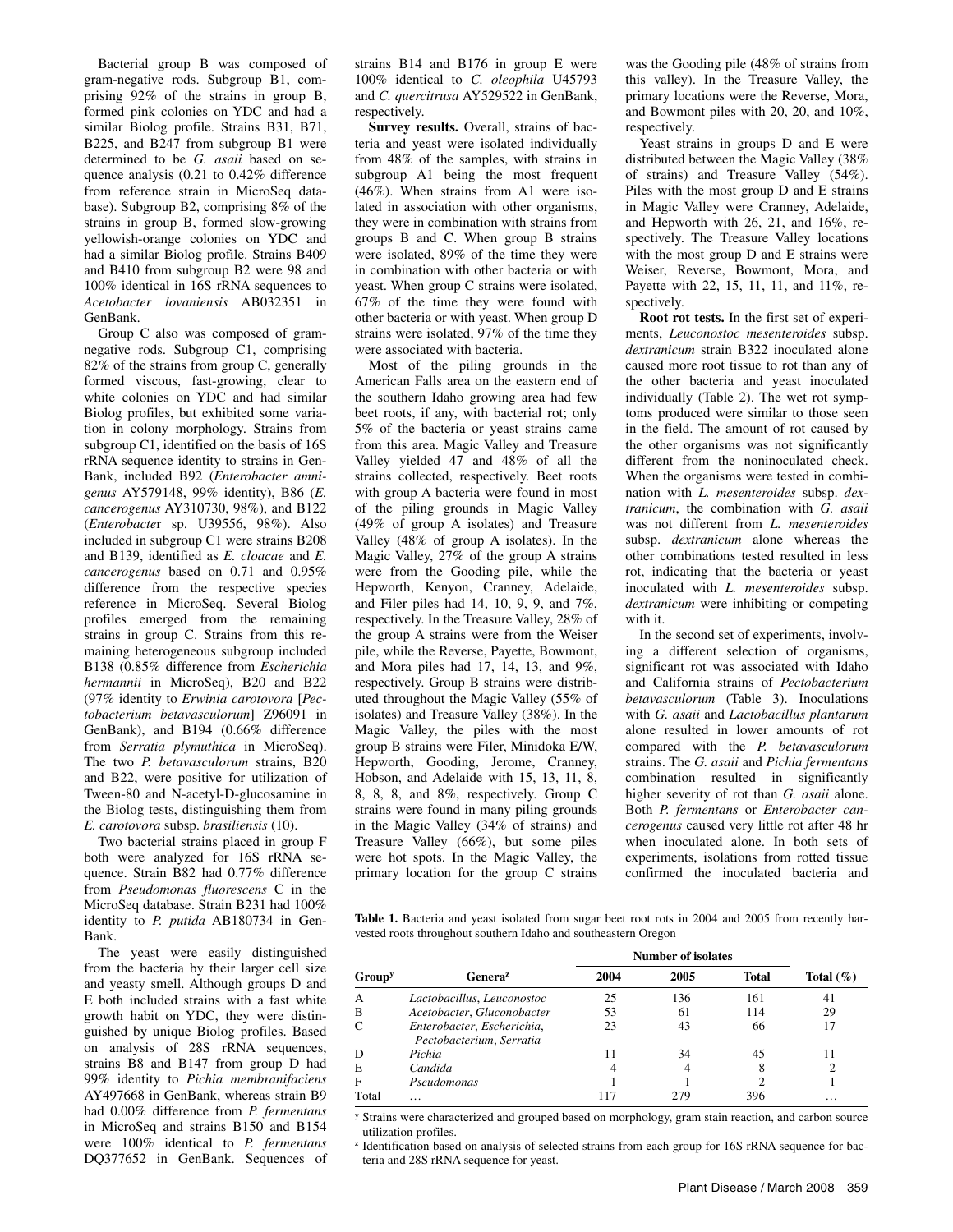yeast were present and no contamination was evident.

**Petiole rot test.** Strains of *Pectobacterium betavasculorum* from Idaho and California could infect sugar beet line C40 through petioles, but none of the other bacteria and yeast isolates were pathogenic (Table 4). In test 1, the *P. betavasculorum* strain from Idaho, B20, was more aggressive than the California strain, Ecb-3 BS114, based on petiole rot ratings and fresh top weight; however, in the second test, they were not significantly different.

Similar results were obtained with cv. Crystal 217R, which is partially resistant to *P. betavasculorum* (Table 5). The Idaho strain, however, had higher petiole rot ratings after 2 weeks and caused reduced fresh weight compared with the *P. betavasculorum* strain from California. Isolations from diseased tissue of both sugar beet cultivars confirmed the presence of *P. betavasculorum*.

## **DISCUSSION**

Given the reported predominance of *P. betavasculorum* as the causal agent of bacterial rot in sugar beet, we were surprised that only a few isolates of this organism were found associated with rotted roots in our survey. Instead, a previously unreported bacterial complex was found to be involved. The primary bacterial rot organism was the lactic acid bacterium *Leuconostoc mesenteroides* subsp. *dextranicum*, which caused the most rot in the pathogenicity tests on root tissue and was among the group of strains most frequently isolated individually. In the petiole inoculation tests, however, *L. mesenteroides* subsp. *dextranicum* failed to cause disease. Other lactic acid, acetic acid, and enteric bacteria, along with yeast, frequently were found associated with the rotted roots but were less aggressive in rotting root tissues individually in pathogenicity tests.

*Leuconostoc* is a genus of gram-positive bacteria found in fermenting vegetables, dairy products, manure, wine, and sugar factories (4,7,8,13,18,22,35). Lactic acid bacteria (LAB) are inhibitory to other bacteria because of their tendency to reduce pH and produce organic acids, hydrogen peroxide, and bacteriocins during their growth (25). When only one bacterium was isolated from a sugar beet root, they usually were strains from the subgroup containing *L. mesenteroides* subsp. *dextranicum*. This observation fits with the literature that indicates that *L. mesenteroides* usually are among the first organisms to start fermentation. *Leuconostoc* spp. are important in the initial phase of the fermentation of wheat silages but they eventually are superseded by other bacteria (1). They are characteristically less acidophilic than other bacteria, because their growth is curtailed at a pH of 5.4 to 5.7 (1).

In addition to the fermentation of wheat silage, LAB also are mainly responsible for the fermentation of vegetables such as cabbage, carrot, and beet; however, the indigenous LAB flora varies as a function of the quality of the raw material, temperature, and harvesting conditions (2,9,12). For example, sauerkraut production typically relies on a sequential microbial process that involves heterofermentative and homofermentative LAB, generally involving *Leuconostoc* spp. for the first group and *Lactobacillus* and *Pediococcus* spp. for the second (12). *L. mesenteroides* predominates in the initial phase of the fermentation process of sauerkraut and many vegetables but dies off rapidly when the pH reaches 4.0 and lower (12,15). Our results on sugar beet agree with this scenario, because strains from subgroup A1 containing *L. mesenteroides* subsp. *dex-*

**Table 2.** Rot of sugar beet root slices by bacteria (*Enterobacter cancerogenus* B139, *Gluconobacter asaii* B225, and *Leuconostoc mesensteroides* subsp. *dextranicum* B322) and yeast (*Pichia fermentans* B154) isolated from harvested sugar beet collected from southern Idaho and southeastern Oregon

|                                                   | Diameter of rotted area $(mm)^z$ |                 |  |  |
|---------------------------------------------------|----------------------------------|-----------------|--|--|
| <b>Bacterial and yeast species</b>                | 24h                              | 48 h            |  |  |
| E. cancerogenus                                   | 3 de                             | 4 c             |  |  |
| G. asaii                                          | 5 cde                            | $12$ bc         |  |  |
| L. mesenteroides subsp. dextranicum               | 15a                              | 32a             |  |  |
| P. fermentans                                     | 2e                               | 3c              |  |  |
| $L.$ mesenteroides $+ E.$ cancerogenus            | 8 cd                             | 16 <sub>b</sub> |  |  |
| L. mesenteroides $+G$ asaii                       | $14$ ab                          | 30a             |  |  |
| $L.$ mesenteroides + P. fermentans                | 8 cd                             | 12 bc           |  |  |
| L. mesenteroides + G. asaii + E. cancerogenus     | 6 cde                            | 9 <sub>bc</sub> |  |  |
| L. mesenteroides $+ G$ . asaii $+ P$ . fermentans | 10 <sub>bc</sub>                 | 16 <sub>b</sub> |  |  |
| Noninoculated check                               | 2 e                              | 2c              |  |  |
| P                                                 | < 0.0001                         | 0.0004          |  |  |
| LSD ( $P \leq 0.05$ )                             | 5                                | 12              |  |  |

 $z$  Results presented are means of two experiments each with three replications. Means followed by the same letter are not significantly different based on Fisher's least significant difference (LSD).



**Fig. 1.** Wet rot symptoms associated with the bacterial rot found in Idaho sugar beet.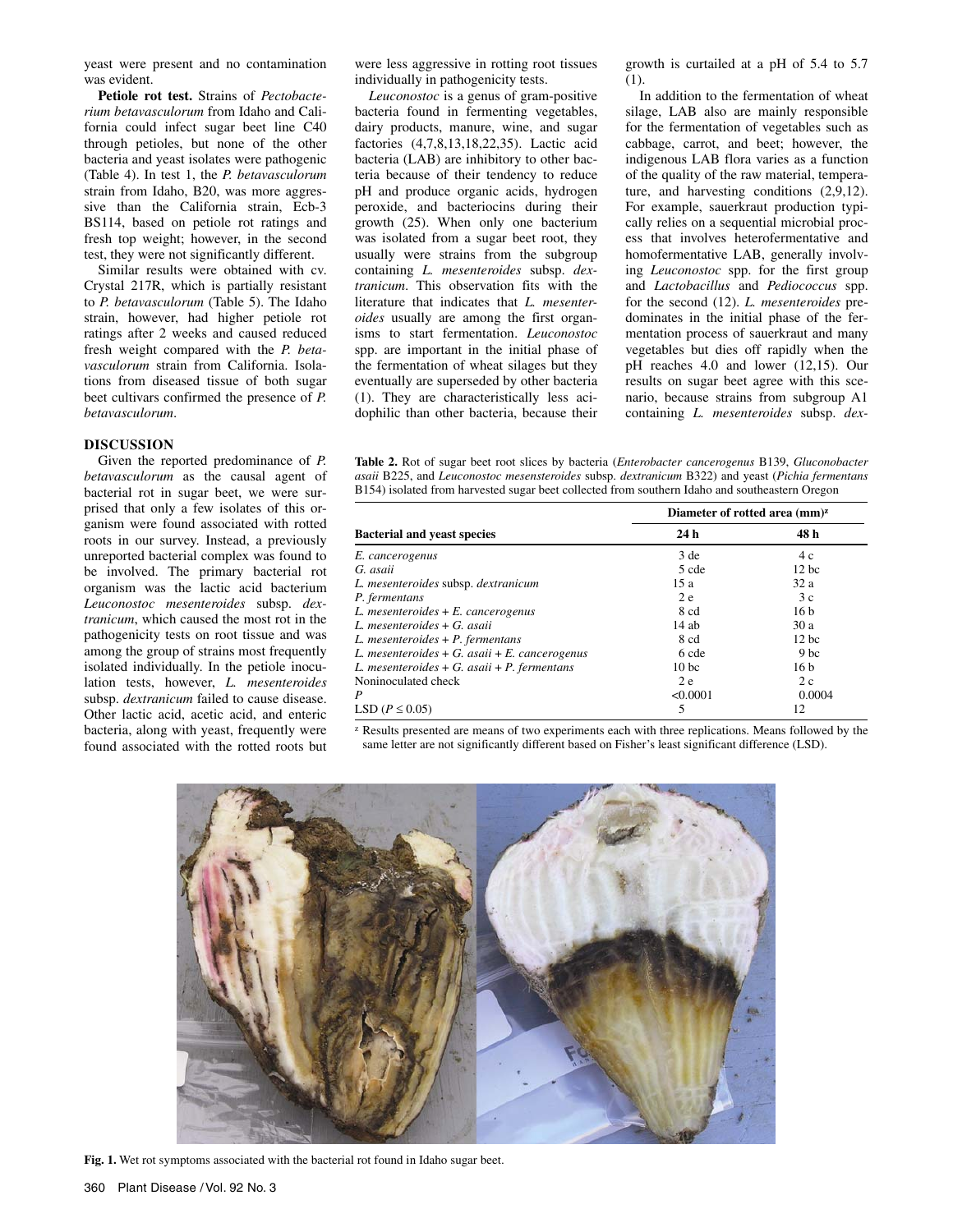*tranicum* strains were the primary strains isolated individually, making it likely that strains from this subgroup initiated the rot process in sugar beet. Pathogenicity rot tests in this study showed that *L. mesenteroides* subsp. *dextranicum* caused the most rot in sugar beet roots but suffered when in competition with enteric bacteria and yeast. The *Lactobacillus plantarum* strains, acetic acid bacteria, and enterics isolated in this study likely entered root tissues after *Leuconostoc mesenteroides* subsp. *dextranicum*, because they were found more frequently in combination with and caused significantly less rot than *L. mes-*

*enteroides* subsp. *dextranicum* individually.

Rot tests indicated that *G. asaii* did not inhibit rot when combined with *L. mesenteroides* subsp. *dextranicum.* Thus, this strictly aerobic acetic acid bacterium (23) seems to not make compounds deleterious to *L. mesenteroides* subsp. *dextranicum* or compete for substrate. *G. asaii* is known to oxidize ethanol to acetic acid (23,27) and<br>prefers sugar-enriched environments sugar-enriched whereas a closely related acetic acid bacterium, *Acetobacter*, prefers alcohol-rich environments and was found less frequently.

**Table 3.** Rot of sugar beet root slices by bacteria (*Enterobacter cancerogenus* B86, *Gluconobacter asaii* B31, *Lactobacillus plantarum* B106, and *Pectobacterium betavasculorum* B20) and yeast (*Pichia fermentans* B9) isolated from harvested sugar beet collected from southern Idaho and southeastern Oregony

|                                                        | Diameter of rotted area $(mm)^z$ |                   |                 |  |
|--------------------------------------------------------|----------------------------------|-------------------|-----------------|--|
| <b>Bacterial and yeast species</b>                     | Exp 1, 24 h                      | Exp 2, 24 h       | 48 h            |  |
| E. cancerogenous                                       | 6 fgh                            | 6 efg             | 7j              |  |
| G. asaii                                               | 13 bcde                          | 4fg               | 19 d            |  |
| L. plantarum                                           | 11 cdefg                         | 4fg               | 15f             |  |
| Pectobacterium betavasculorum Ecb-3 BS114              | 11 cdefg                         | 27 <sub>b</sub>   | 23c             |  |
| P. betavasculorum B20                                  | 26 a                             | 14 cd             | 26 <sub>b</sub> |  |
| Pichia fermentans                                      | 7 efgh                           | $5$ fg            | 6 k             |  |
| $E.$ cancerogenus + P. fermentans                      | 8 defgh                          | 8 cde             | 8i              |  |
| $G.$ asaii + E. cancerogenus                           | $10$ cdefg                       | 7 defg            | 8 i             |  |
| $G.$ asaii + L. plantarum                              | 13 bcde                          | 7 defg            | 16e             |  |
| $G.$ asaii + P. fermentans                             | 14 bcd                           | 23 <sub>h</sub>   | 26h             |  |
| $L.$ plantarum + $E.$ cancerogenus                     | 11 cdefg                         | $5$ fg            | 11 <sub>h</sub> |  |
| $L.$ plantarum + P. fermentans                         | 15 <sub>bc</sub>                 | 10 <sub>def</sub> | 12 g            |  |
| Pectobacterium betavasculorum $B20 + E$ . cancerogenus | 12 cdef                          | 15c               | 19d             |  |
| P. betavasculorum $B20 + G$ . asaii                    | $5$ gh                           | 10 cdef           | 8 i             |  |
| P. betavasculorum $B20 + L$ . plantarum                | 24a                              | 13 cde            | 19d             |  |
| P. betavasculorum B20 + Pichia fermentans              | 19 <sub>b</sub>                  | 52 a              | 40 a            |  |
| Noninoculated check                                    | 2 <sub>h</sub>                   | 2g                | 21              |  |
| P                                                      | < 0.0001                         | < 0.0001          | < 0.0001        |  |
| LSD ( $P \leq 0.05$ )                                  | 7                                | 8                 |                 |  |

y Strain Ecb-3 BS114 of *Pectobacterium betavasculorum* from California was included in the study for comparison. Results are means of two experiments, each with three replications. Means separation was performed on  $log_{10}$ -transformed data using Fisher's least significant difference (LSD;  $P = 0.05$ ) but nontransformed means are presented.

 $\mu$  Means followed by the same letter are not significantly different based on Fisher's LSD ( $P = 0.05$ ). The data for the two experiments at 24 h could not be pooled due to variance heterogeneity.

Representative isolates from the enteric bacteria (group C strains) and yeast (group D and E strains) did reduce the amount of rot when combined with *L. mesenteroides* subsp. *dextranicum*, indicating that there was inhibition or they were in competition for substrate. Previous research indicates that, if yeast cell number is high or at least equal to the cells of lactobacilli, growth of lactobacilli is inhibited (28). The *Pichia* and *Candida* spp. isolated from the beet roots are known to be lactate-assimilating yeasts; however, they lack the ability to ferment all sugars because of their low alcohol tolerance (5,6,17,19,31). Thus, the organisms found in sugar beet rot likely were the same as those found in vegetable fermentations, and the succession of species occurring during the rotting process are likely to be similar as well.

Bacteria in the Enterobacteriaceae (group C) represented only a small minority of the strains isolated from rotted sugar beet roots. Among them were strains of *P. betavasculorum.* One strain from Idaho generally was more aggressive than the California strain in rotting root and petiole tissues. For this reason, seed companies that screen germplasm for resistance to *P. betavasculorum* have incorporated Idaho strains from this study into their screening programs.

The economic impact of bacterial root rot extends beyond yield losses in the field, because losses during storage and processing occur as well (3,26). Severe processing (root slicing problems and clogged filters) and quality problems occur because of rot and the formation of slimy microbial polysaccharides (7,26). Microorganisms isolated from sugar beet were collected from different parts of Finland to study their slime production (3,26). Among the isolates chosen for further study on the basis of their high viscosity or monosaccharide composition were *L. mesenteroides*, *Rah-*

**Table 4.** Results of inoculation of petioles of sugar beet cv. C40 (susceptible to *Pectobacterium betavasculorum*) with bacteria (*Enterobacter amnigenus* B92, *E. cancerogenus* B86, *Gluconobacter asaii* B31, *Lactobacillus plantarum* B106, *Leuconostoc mesenteroides* subsp. *dextranicum* B322, *P*. *betavasculorum* B20, and *Pseudomonas fluorescens* B82) and yeast (*Candida oleophila* B14, *Pichia fermentans* B9, and *P. membranifaciens* B8) isolated from harvested sugar beet roots collected from southern Idaho and southeastern Oregon<sup>y</sup>

|                                              | Test 1 <sup>z</sup> |                |          | Test $2^z$     |                |                  |
|----------------------------------------------|---------------------|----------------|----------|----------------|----------------|------------------|
| <b>Bacterial and yeast species</b>           | DR, 1 week          | DR, 2 weeks    | FW(g)    | DR, 1 week     | DR, 2 weeks    | FW(g)            |
| C. oleophila                                 | 0 <sub>d</sub>      | 1 c            | 31a      | 1 <sub>b</sub> | 1 <sub>b</sub> | 19 d             |
| E. amnigenus                                 | 0 <sub>d</sub>      | 1 c            | 22c      | 1 <sub>b</sub> | 1 <sub>b</sub> | 20 <sub>cd</sub> |
| E. cancerogenus                              | 0 <sub>d</sub>      | 0 <sub>d</sub> | 22c      | 1 <sub>b</sub> | 0 <sub>c</sub> | 20 <sub>cd</sub> |
| G. asaii                                     | 0 <sub>d</sub>      | 1 c            | $25$ bc  | 1 <sub>b</sub> | 0 <sub>c</sub> | 20 <sub>cd</sub> |
| Lactobacillus plantarum                      | 0 <sub>d</sub>      | 0 <sub>d</sub> | 29ab     | 1 <sub>b</sub> | 1 <sub>b</sub> | 20 <sub>cd</sub> |
| Leuconostoc mesenteroides subsp. dextranicum | 0 <sub>d</sub>      | 0 <sub>d</sub> | 28ab     | 1 <sub>b</sub> | 1 <sub>b</sub> | 26a              |
| Pectobacterium betavasculorum Ecb-3 BS114    | 4 b                 | 5 <sub>b</sub> | 12d      | 4a             | 9 a            | 3e               |
| P. betavasculorum B20                        | 5 a                 | 8 a            | 6 e      | 4 a            | 9 a            | 4 e              |
| Pichia fermentans                            | 1 c                 | 1 c            | 23c      | 1 <sub>b</sub> | 0 <sub>c</sub> | 23 <sub>b</sub>  |
| P. membranifaciens                           | 0 <sub>d</sub>      | 1 c            | 29ab     | 1 <sub>b</sub> | 0 <sub>c</sub> | 20 <sub>cd</sub> |
| Pseudomonas fluorescens                      | 0 <sub>d</sub>      | 0 <sub>d</sub> | 31a      | 1 <sub>b</sub> | 1 <sub>b</sub> | $22$ bc          |
| Noninoculated check                          | 0 <sub>d</sub>      | 0 <sub>d</sub> | 22c      | 0 <sub>c</sub> | 0 <sub>c</sub> | 20 <sub>cd</sub> |
| P                                            | < 0.0001            | < 0.0001       | < 0.0001 | < 0.0001       | < 0.0001       | < 0.0001         |
| LSD ( $P \leq 0.05$ )                        |                     |                | 5        |                |                | 3                |

y Strain Ecb-3 BS114 of *P. betavasculorum* from California was included in the study for comparison. Means followed by the same letter are not signifi-

<sup>z</sup> Disease ratings (DR) were conducted on a scale from 0 to 9, where  $0 =$  healthy plant and  $9 =$  dead plant. FW = fresh weight.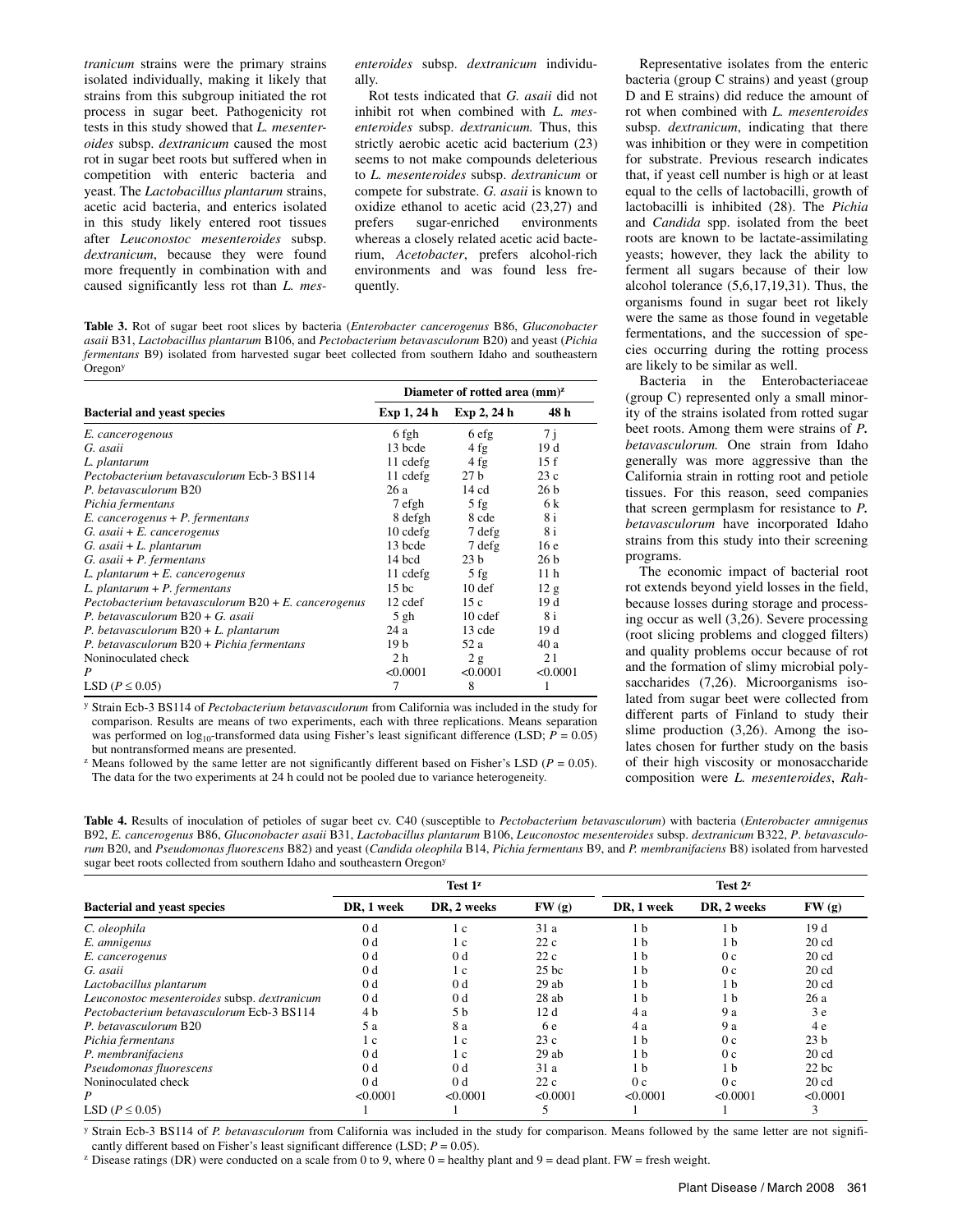**Table 5.** Results of inoculation of petioles of sugar beet cv. Crystal 217R (partially resistant to *Pectobacterium betavasculorum*) with bacteria (*Enterobacter amnigenus* B92, *E. cancerogenus* B86, *Gluconobacter asaii* B31, *Lactobacillus plantarum* B106, *Leuconostoc mesenteroides* subsp. *dextranicum* B322, *P. betavasculorum* B20, and *Pseudomonas fluorescens* B82, and) and yeast (*Candida oleophila*  B14, *Pichia fermentans* B9, and *P. membranifaciens* B8) isolated from harvested sugar beet roots collected from southern Idaho and southeastern Oregony

|                                              |                  | DR, $1$ week <sup>z</sup> |                |                 |
|----------------------------------------------|------------------|---------------------------|----------------|-----------------|
| <b>Bacterial and yeast species</b>           | Test 2<br>Test 1 |                           | DR, 2 weeks    | FW(g)           |
| C. oleophila                                 | 0 <sub>c</sub>   | 0 <sub>c</sub>            | 0 <sub>d</sub> | 26h             |
| E. amnigenus                                 | 0 <sub>c</sub>   | 1 <sub>b</sub>            | 1 c            | 23e             |
| E. cancerogenus                              | 0c               | 1 <sub>b</sub>            | 1 c            | 24d             |
| G. asaii                                     | 0 <sub>c</sub>   | 1 <sub>b</sub>            | 1 c            | 24d             |
| Lactobacillus plantarum                      | 0c               | 1 <sub>b</sub>            | 0 <sub>d</sub> | 27a             |
| Leuconostoc mesenteroides subsp. dextranicum | 0c               | 0c                        | 0 <sub>d</sub> | 24d             |
| Pectobacterium betavasculorum Ecb-3 BS114    | 3 <sub>h</sub>   | 4 a                       | 5 h            | 13 <sub>h</sub> |
| P. betavasculorum B20                        | 5 a              | 4 a                       | 7а             | 8 i             |
| Pichia fermentans                            | 0c               | 1 <sub>b</sub>            | 0 <sub>d</sub> | 22f             |
| P. membranifaciens                           | 0 <sub>c</sub>   | 1 <sub>b</sub>            | 0 <sub>d</sub> | 27a             |
| Pseudomonas fluorescens                      | 0 <sub>c</sub>   | 1 <sub>b</sub>            | 1 c            | 25c             |
| Noninoculated check                          | 0 <sub>c</sub>   | 1 <sub>b</sub>            | 0 <sub>d</sub> | 21 g            |
| P                                            | < 0.0001         | < 0.0001                  | < 0.0001       | < 0.0001        |
| LSD ( $P \leq 0.05$ )                        |                  |                           |                |                 |

y Strain Ecb-3 BS114 of *P. betavasculorum* from California was included in the study for comparison. Means followed by the same letter are not significantly different based on Fisher's least significant difference (LSD;  $P = 0.05$ ). The data for the two experiments at 1 week could not be pooled due to variance heterogeneity. The fresh weight (FW) analysis was conducted on  $log_{10}$ -transformed data but the untransformed means are presented.

<sup>z</sup> Disease ratings (DR) were conducted on a scale from 0 to 9, where  $0 =$  healthy plant and  $9 =$  dead plant.

*nella aquatilis*, and *E. amnigenus* (26). Of the microbes isolated from both sugar beet surfaces and interiors, 28% produced extracellular slimes (35% of these isolates were heteropolymer producers) (26). This result differs from data published by other authors, which suggest that 95% of polysaccharides produced by sugar beet spoilage organisms are homopolysaccharides dextran or levan (26).

Sugar factories try to avoid the problems caused by microbial polymers by discarding spoiled beet roots (26). In addition, commercially available dextranase and levanase have been used to aid with filtration problems (26). However, according to the results obtained in the Finland study, sugar beet spoilage microbes can form many different types of heteropolysaccharides, which explains why the processing problems are not systematically avoided by the use of available degrading enzymes (26). The rot complex in Idaho contains some of the same bacteria as were found in the Finnish study; therefore, beet roots with this bacterial rot likely will lead to filtration problems in sugar factories.

The sugar beet piles that contained higher levels of this wet root rot were concentrated in growing areas that also contained fungal root rot problems (*data not shown*). However, fungal isolations revealed that not all roots associated with this wet rot were associated with fungi and, when fungi were isolated, the species varied (*data not shown*). Also, bacteria inoculated alone into root slices were able to produce wet rot symptoms similar to those seen in the field. In the field, when bacteria are initiating rot, the symptoms may mimic those of fungal infections because they likely closely follow fungal infections at times. Isolations suggest that cavities or cracks in the crown area may allow a direct entry point for bacteria and yeast. Additional research will be required to determine whether bacteria and yeast gain entry to the roots on their own, by invading areas with growth cracks or cavities in the crown area or invading areas damaged by fungal rots or pests. In tomato, *L. mesenteroides* subsp. *mesenteroides* previously was established as a primary postharvest pathogen but the mode of pathogenicity was not determined (8). Indigenous LAB undoubtedly are present on plant surfaces and in the soil (2,8,9,12); however, additional investigations will be required to determine whether flies may be vectoring the bacteria directly from confined animal feeding operations and if manure applications may be contributing to changes in bacterial populations in the soil. As crop rotations and agronomic practices continue to evolve in this growing area, control options for this wet root rot will be needed. To aid in the development of control options, the primary source of the bacteria and yeast should be investigated along with research into sustainable cropping practices.

### **ACKNOWLEDGMENTS**

These data support the objectives for the United States Department of Agriculture CRIS project 5368-21220-002-00D. We thank J. Smith and S. Breeding for their technical support.

#### **LITERATURE CITED**

1. Adesogan, A. T., Salawu, M. B., Ross, A. B., Davies, D. R., and Brooks, A. E. 2003. Effect of *Lactobacillus buchneri*, *Lactobacillus fermentum*, *Leuconostoc mesenteroides*, or a chemical additive on the fermentation, aerobic

stability, and nutritive value of crimped wheat grains. J. Dairy Sci. 86:1789-1796.

- 2. Benkerroum, N., Misbah, M., Sandine, W. E., and Elaraki, A. T. 1993. Development and use of a selective medium for isolation of *Leuconostoc* spp. from vegetables and dairy products. Appl. Environ. Microbiol. 59:607-609.
- 3. Cescutti, P., Kallioinen, A., Impallomeni, G., Toffanin, R., Pollesello, P., Leisol, M., and Eerikäinen, T. 2005. Structure of the exopolysaccharide produced by *Enterobacter amnigenus*. Carbohydr. Res. 340:439-447.
- 4. Chen, Y.-S., Yanagida, F., and Shinohara, T. 2005. Isolation and identification of lactic acid bacteria from soil using an enrichment procedure. Lett. Appl. Microbiol. 40:195-200.
- 5. Clemente-Jimenez, J. M., Mingorance-Cazorla, L., Martínez-Rodríguez, S., Heras-Vázquez, F. J. Las, and Rodríruez-Vico, F. 2004. Molecular characterization and oenological properties of wine yeasts isolated during spontaneous fermentation of six varieties of grape must. Food Microbiol. 21:149-155.
- 6. Clemente-Jimenez, J. M., Mingorance-Cazorla, L., Martínez-Rodríguez, S., Heras-Vázquez, F. J. Las, and Rodríruez-Vico, F. 2005. Influence of sequential yeast mixtures on wine fermentation. Int. J. Food Microbiol. 98:301-308.
- 7. Cogan, T. M., and Jordan, K. N. 1994. Metabolism of *Leuconostoc* bacteria. J. Dairy Sci. 77:2704-2717.
- 8. Conn, K. E., Ogawa, J. M., Manji, B. T., and Adaskveg, J. E. 1995. *Leuconostoc mesenteroides* subsp. *mesenteroides,* the first report of a coccoid bacterium causing a plant disease. Phytopathology 85:593-599*.*
- 9. Czyżowska, A., Klewicka, E., and Libudzisz, Z. 2006. The influence of lactic acid fermentation process of red beet juice on the stability of biologically active colorants. Eur. Food Res. Technol. 223:110-116.
- 10. Duarte, V., De Boer, S. H., Ward, L. J., and de Oliveira, A. M. R. 2004. Characterization of atypical *Erwinia carotovora* strains causing blackleg of potato in Brazil. J. Appl. Microbiol. 96:535-545.
- 11. Gardan, L., Gouy, C., Christen, R., and Samson, R. 2003. Elevation of three subspecies of *Pectobacterium carotovorum* to species level: *Pectobacterium atrospeticum* sp. nov., *Pectobacterium betavasculorum* sp. nov. and *Pectobacterium wasabiae* sp. nov. Int. J. Syst. Evol. Microbiol. 53:381-391.
- 12. Gardner, N. J., Savard, T., Obermeier, P., Caldwell, G., and Champagne, C. P. 2001. Selection and characterization of mixed starter cultures for lactic acid fermentation of carrot, cabbage, and beet and onion vegetable mixtures. Int. J. Food Microbiol. 64:261-275.
- 13. Holt, J. G., Krieg, N. R., Sneath, P. H. A., Staley, J. T., and Williams, S. T., eds. 1994. Bergy's Manual of Determinative Bacteriology, 9th ed. Williams and Wilkins, Baltimore, MD.
- 14. Lewellen, R. T., Whitney, E. D., and Goulas, C. K. 1978. Inheritance of resistance to Erwinia root rot in sugarbeet. Phytopathology 68:947-950.
- 15. MacDonald, L. C., Fleming, H. P., and Hassan, H. M. 1990. Acid tolerance of *Leuconostoc mesenteroides* and *Lactobacillus plantarum*. Appl. Environ. Microbiol. 56:2120-2124.
- 16. Mazzucchi, U. 1975. Vascular blackening in sugarbeet taproots caused by *Pseudomonas syringae* van Hall. Phytopathol. Z. 84:289-299.
- 17. Mingorance-Cazorla, L., Clemente-Jimenez, J. M., Martínez-Rodríguez, S., Heras-Vázquez, F. J. Las, and Rodríruez-Vico, F. 2003. Contribution of different natural yeasts to the aroma of two alcoholic beverages. World J. Microbiol. Biotechnol. 19:297-304.
- 18. Orberg, P. K., and Sandine, W. E. 1984. Common occurrence of plasmid DNA and vanco-